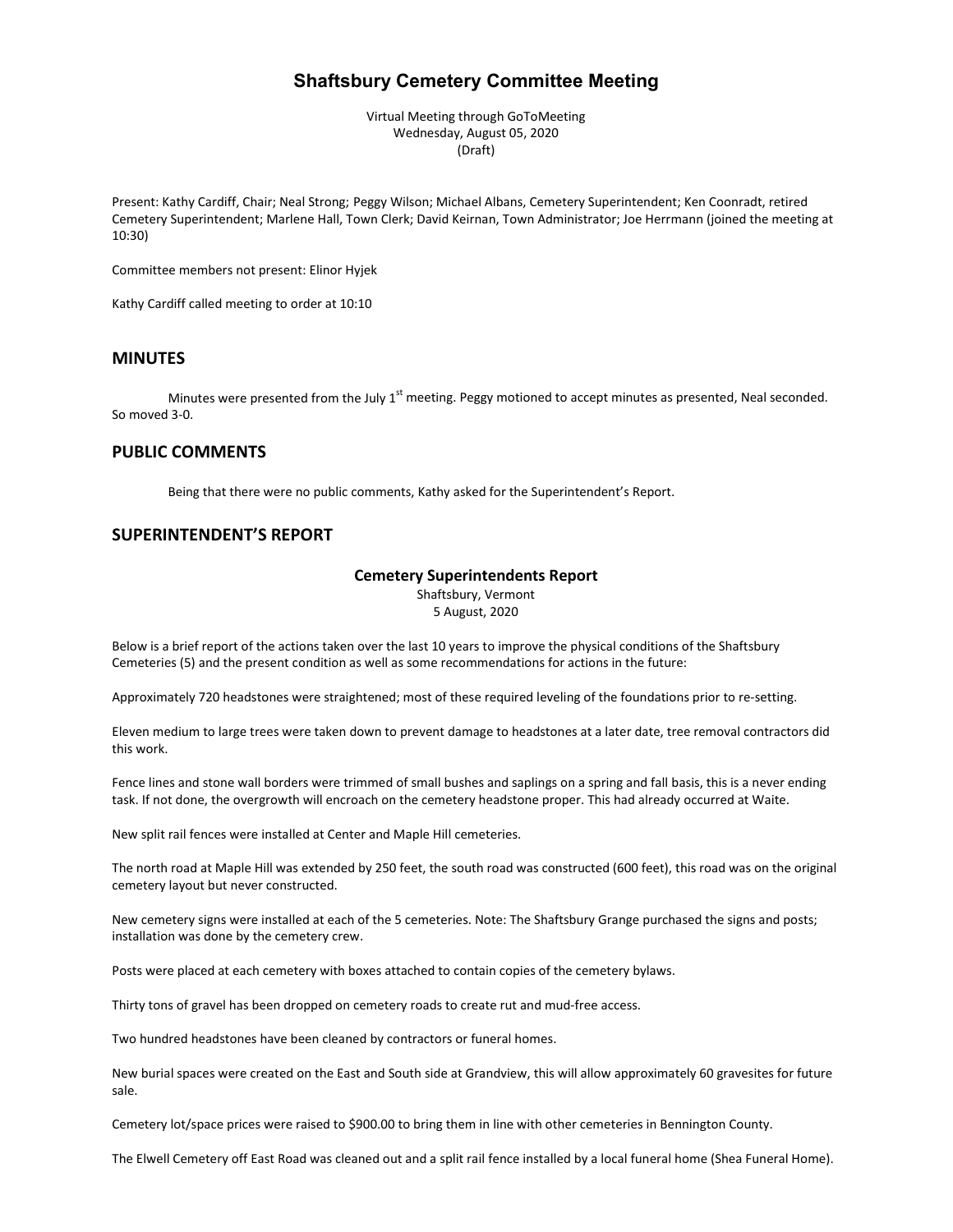The Hollow Cemetery was cleaned out with help from the Vermont Old Cemetery Association (VOCA) folks. Note: The Elwell, Hollow, and Little Rhode Island cemeteries are cleaned out in the Spring and Fall by the cemetery mowing contractor.

#### **Present Cemetery Conditions:**

**Village:** A fence needs to be installed on the Cleveland Avenue side (486 feet) Recommendation: Install a split rail fence.

**Grandview:** Bids are out to have 80 more headstones cleaned in the old section. Recommendation: Try to budget funds to do some cleaning every year until complete. Bids are out to do 80.

There are several headstones needing to be leveled and straightened.

The newly created area needs to be gridded. Mr. David Mance has agreed to do this.

The old iron pipe fence is in need of replacement. Recommendation: Consider split rail fence and continue to level & straighten as time and money permits.

**Waite:** Several headstones still need to be leveled / straightened. Recommendation: Plan should be developed to create a new access road to the 2 acre section bequeathed to the town by a local family.

**Maple Hill:** There remains a few headstones needing leveling and straightening. Recommendation: Follow-up on bids to have 60 headstones cleaned.

**Center:** Several headstones in the old section need repair work, most will require contractor equipment to do this.

The pile of earth and stone in the southeast area needs to be cleaned up. Recommendation: Have 110 headstones – bids are out for this.

#### **Hollow:**

Recommendation:

- 1. Work with Mr. Shafer to arrange an amiable plan for access to the cemetery or consider a rite-of-way (ROW).
- 2. Try to get VOCA to come for another joint effort to find remaining grave sites and repair more headstones.
- 3. Install split rail fence around the cemetery.

Overall the Shaftsbury Cemeteries are in good shape, but the effort to improve them should be continued until they are in excellent shape.

I regret that I can't continue in this effort, health issues are at the forefront of my activities these days.

I know the cemetery committee, the select board and the town administrator will give the same great support to the new superintendent, Mike Alban that they have given me.

My sincere thanks go to the highway crew and the town clerk for their outstanding support, and thanks to the general public for adhering to the cemetery policies and procedures.

I will work with the new superintendent until he/she is comfortable in the position.

Ken Coonradt, Retired Cemetery Superintendent

# **OPERATING PROCEDURES**

Corrections were discussed and Marlene will work on those.

Kathy will work on updating the location descriptions of each cemetery.

Approval is tabled until next meeting.

Going forward, no private burials will be listed on the Cemetery List. Some currently on the list will be removed.